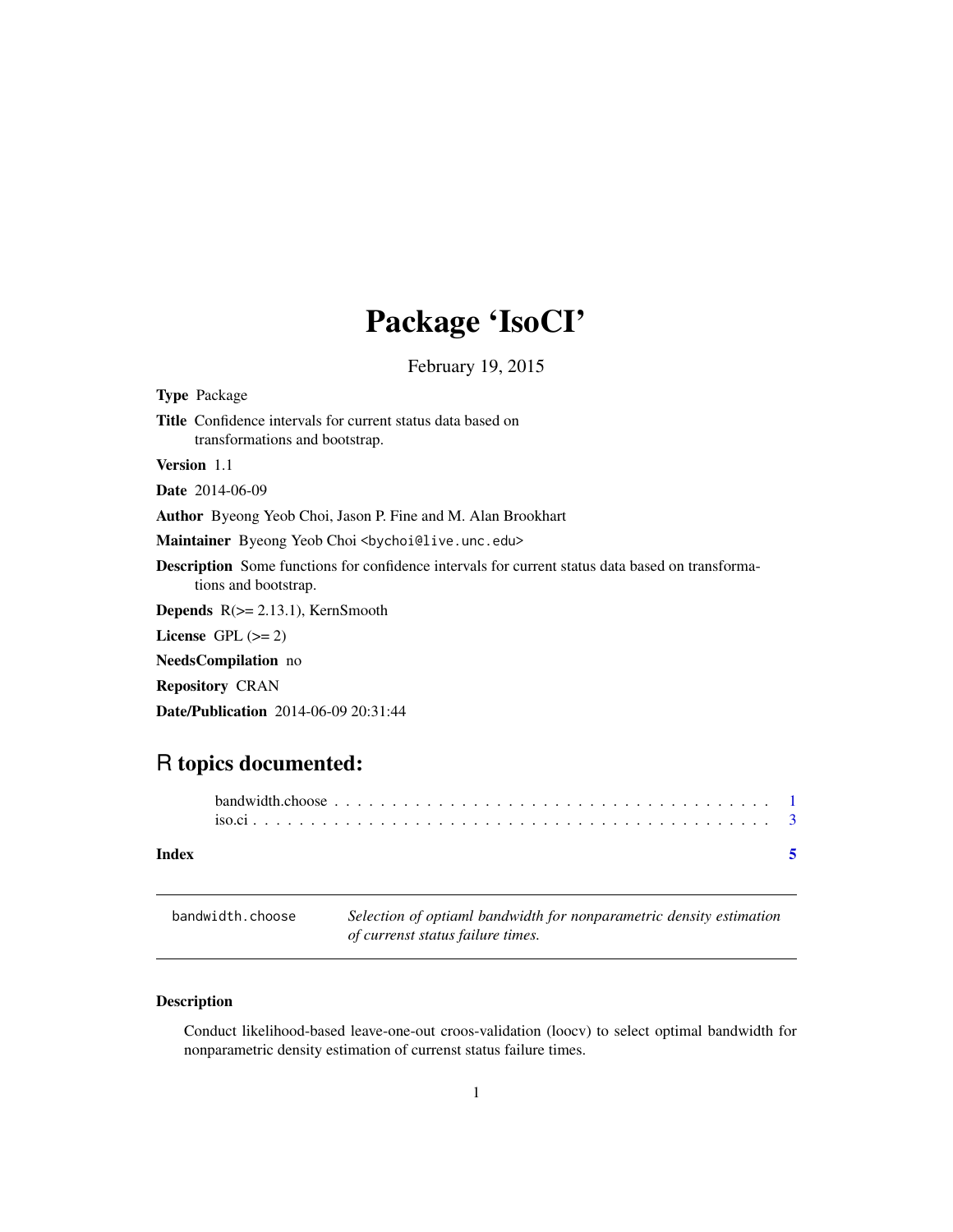#### <span id="page-1-0"></span>Usage

bandwidth.choose(h.set, z, d)

#### **Arguments**

| h.set          | a set of bandwith values |
|----------------|--------------------------|
| $\overline{z}$ | a vector of covariate    |
| <sub>d</sub>   | a vector of outcome      |

#### Value

| h.opt        | an optimal bandwidth                                                  |
|--------------|-----------------------------------------------------------------------|
| result.table | the 1st column: bandwidth, the 2nd column: loocv-log-likelihood value |

#### Author(s)

Choi, B. Y., Fine, J. P., and Brookhart, M. A.

#### References

Choi, B. Y., Fine, J. P., and Brookhart, M. A. (2013) Practicable confidence intervals for current status data. Statistics in Medicine 32, 1419-1428.

Ghosh, D., Banerjee, M., and Biswas, P. (2008). Inference for Constrained Estimation of Tumor Size Distributions. Biometrics 64, 1009-1017.

Groeneboom, P. and Wellner, J. A. (1992). Information Bounds and Nonparametric Maximum Likelihood Estimation. Boston: Birkhauser.

#### See Also

[iso.ci](#page-2-1)

#### Examples

```
# simulating data
```

```
n <- 50
z \leq - rexp(n)
pz <- pexp(z)d \leftarrow \text{rbinom}(n,1,pz)
```
# finding optimal bandwidth for estimationg a density function h.opt = bandwidth.choose(h.set=seq(0.1,2,len=15),z=z,d=d)

```
# Untransforemd and transformed Wald-type confidence intervals
fit.wald <- iso.ci(z=z,d=d,h.opt=h.opt$h.opt)
```

```
# Bootstrap confidence intervals
## Not run: fit.bt <- iso.ci(z=z,d=d,method="bt",nboots=100)
```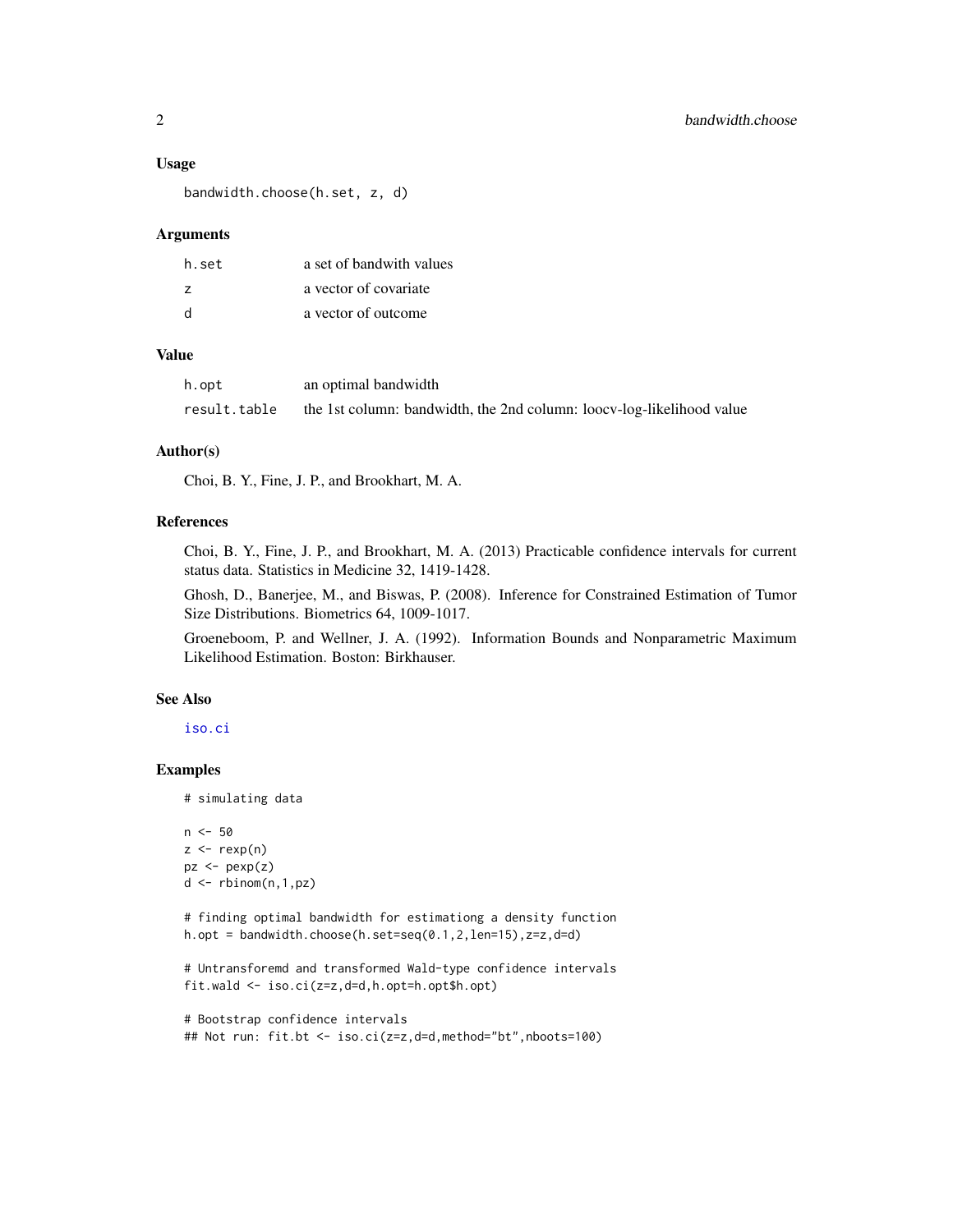#### <span id="page-2-0"></span>iso.ci 3

# Untransforemd and transformed bootstrap-Wald-type confidence intervals ## Not run: fit.bt.wald <- iso.ci(z=z,d=d,method="bt.wald",nboots=100)

<span id="page-2-1"></span>

| iso.ci | Calculate confidence intervals for cumulative distribution function of |
|--------|------------------------------------------------------------------------|
|        | current stuas failure times                                            |

#### Description

Calculate untransformed and transforemd Wald-type confidence intervals, bootstrap confidente inverals and boostrap-Wald confidnece intervals for cumulative distribution function of current stuas failure times.

#### Usage

iso.ci(z, d, alpha=0.05, h.opt=0.3, nboots=500, method="wald.tr", seed=1253)

#### Arguments

| Z      | a vector of covariate                                                                                                                                                        |
|--------|------------------------------------------------------------------------------------------------------------------------------------------------------------------------------|
| d      | a vector of outcome                                                                                                                                                          |
| alpha  | a test level for $100*(1\text{-alpha})$ two-sided confidence intervals.                                                                                                      |
| h.opt  | an optimal bandwidth for estimating $g$ (for "wald.tr" only)                                                                                                                 |
| nboots | the number of bootstrap iteration (for "bt" and "bt.wald")                                                                                                                   |
| method | "wald.tr" for untransformed and transformed Wald confidence intervals, "bt"<br>for bootstrap confidence intervals, and "bt.wald" for bootstrap-Wald confidence<br>intervals. |
| seed   | seed value for bootstarp and bootstrap-Wald methods                                                                                                                          |

#### Value

| z           | ordered covariate                                   |
|-------------|-----------------------------------------------------|
| уf          | NPMLE estimate for cumulative distribution function |
| wald.lhm    | left side of non-transformed Wald CI                |
| wald.rhm    | right side of non-transformed Wald CI               |
| logit.lhm   | left side of logit transformed Wald CI              |
| logit.rhm   | right side of logit transformed Wald CI             |
| llog.lhm    | left side of log(-log) transforemd Wald CI          |
| $llog.r$ hm | right side of log(-log) transforemd Wald CI         |
| nbt.lhm     | left side of bootstrap CI                           |
| nbt.rhm     | right side of bootstrap CI                          |
| bt.wald.lhm | left side of non-transformed boostrap-Wald CI       |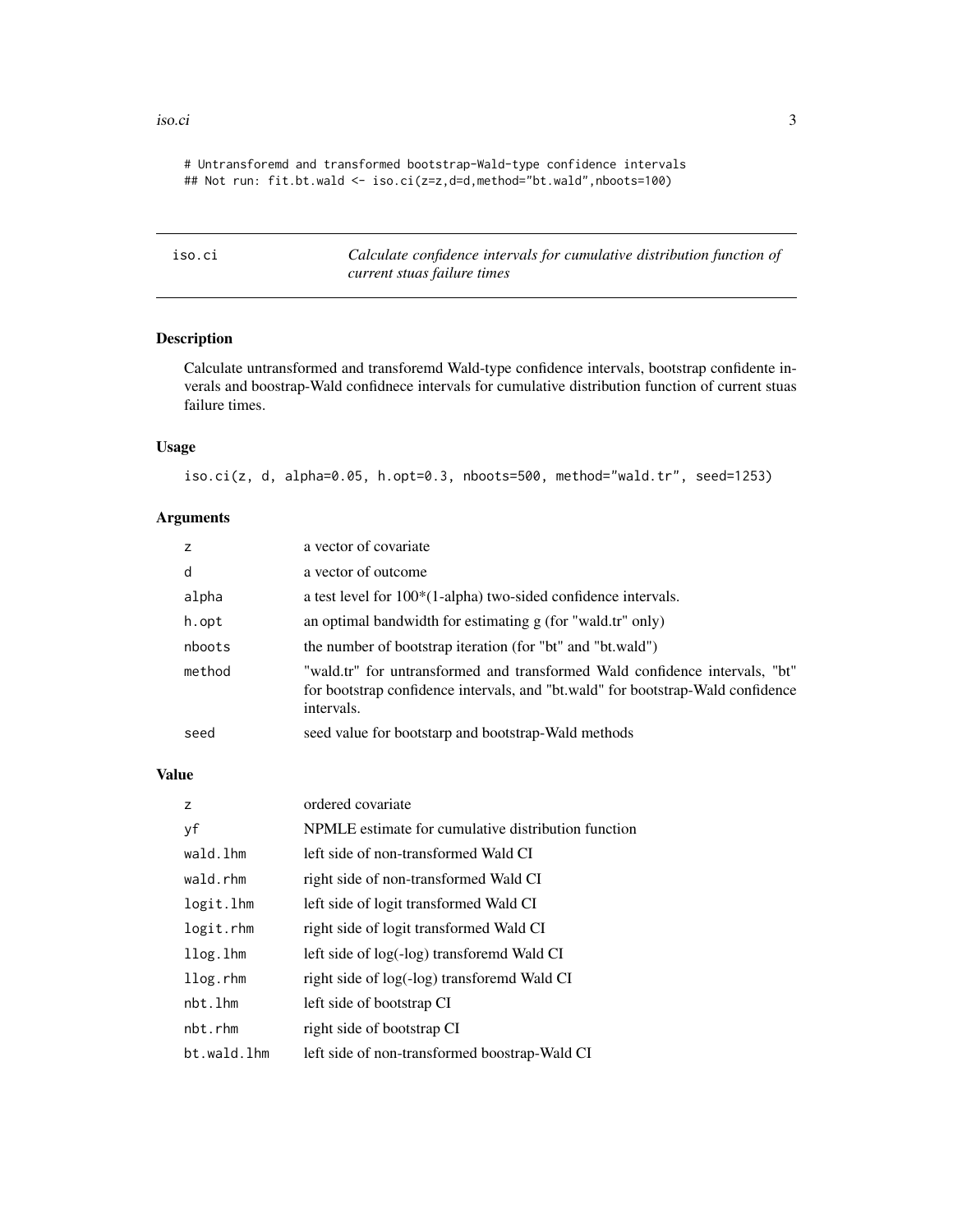<span id="page-3-0"></span>

| right side of non-transformed boostrap-Wald CI       |
|------------------------------------------------------|
| left side of logit transformed boostrap-Wald CI      |
| right side of logit transformed boostrap-Wald CI     |
| left side of log(-log) transforemd boostrap-Wald CI  |
| right side of log(-log) transforemd boostrap-Wald CI |
|                                                      |

#### Author(s)

Choi, B. Y., Fine, J. P., and Brookhart, M. A.

#### References

Choi, B. Y., Fine, J. P., and Brookhart, M. A. (2013) Practicable confidence intervals for current status data. Statistics in Medicine 32, 1419-1428.

Ghosh, D., Banerjee, M., and Biswas, P. (2008). Inference for Constrained Estimation of Tumor Size Distributions. Biometrics 64, 1009-1017.

Groeneboom, P. and Wellner, J. A. (1992). Information Bounds and Nonparametric Maximum Likelihood Estimation. Boston: Birkhauser.

#### See Also

[bandwidth.choose](#page-0-1)

#### Examples

```
# simulating data
```

```
n < -50z \leq - rexp(n)
pz <- pexp(z)
d \leq -rbinom(n,1,pz)
```
# finding optimal bandwidth for estimationg a density function h.opt = bandwidth.choose(h.set=seq(0.1,2,len=15),z=z,d=d)

```
# Untransforemd and transformed Wald-type confidence intervals
fit.wald <- iso.ci(z=z,d=d,h.opt=h.opt$h.opt)
```

```
# Bootstrap confidence intervals
## Not run: fit.bt <- iso.ci(z=z,d=d,method="bt",nboots=100)
```
# Untransforemd and transformed bootstrap-Wald-type confidence intervals ## Not run: fit.bt.wald <- iso.ci(z=z,d=d,method="bt.wald",nboots=100)